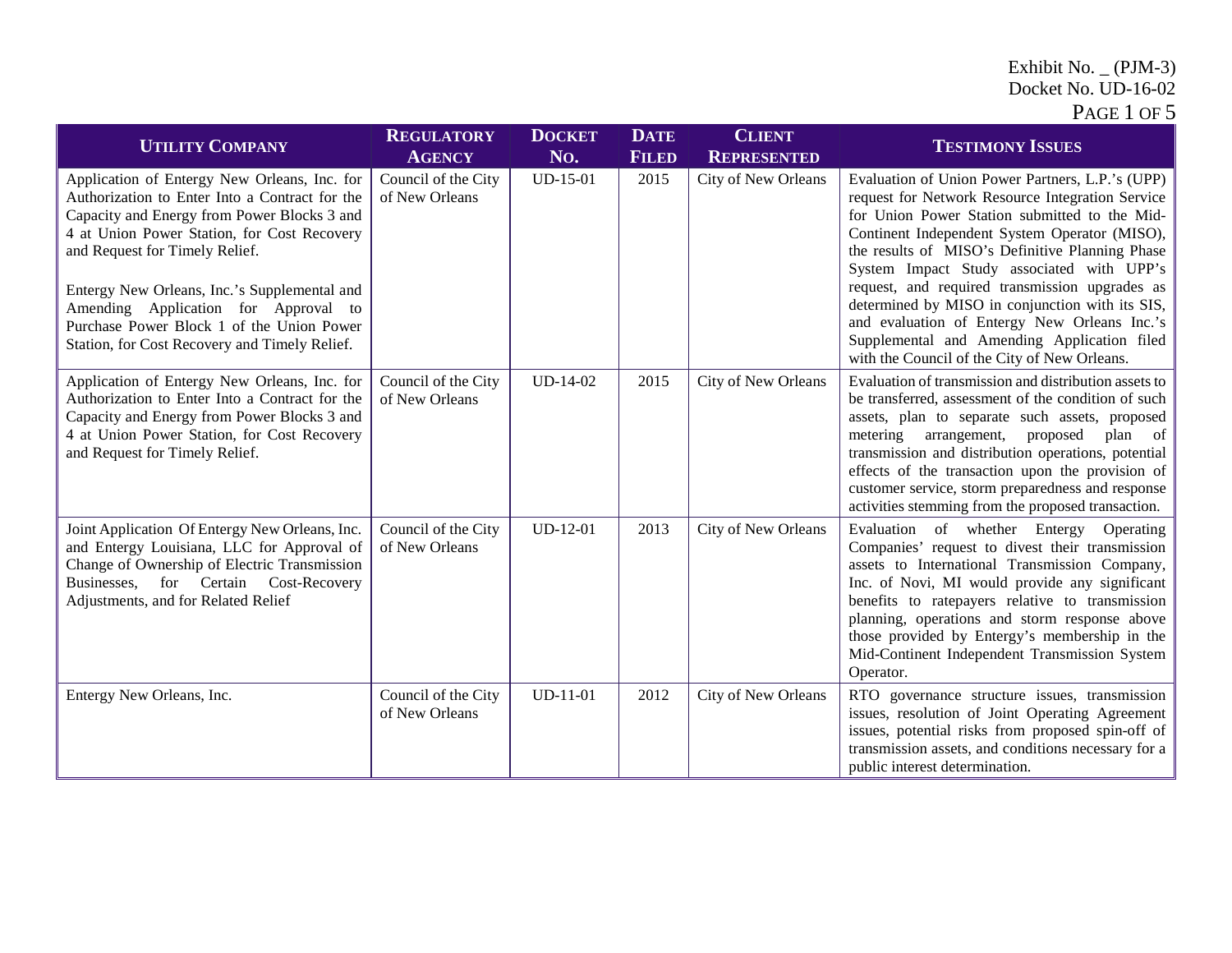## Exhibit No. \_ (PJM-3) Docket No. UD-16-02

| PAGE $2$ OF $5$ |
|-----------------|
|-----------------|

| <b>UTILITY COMPANY</b>                                                                                                                                                                                                                   | <b>REGULATORY</b><br><b>AGENCY</b>                | <b>DOCKET</b><br>No.                                                | <b>DATE</b><br><b>FILED</b> | <b>CLIENT</b><br><b>REPRESENTED</b> | <b>TESTIMONY ISSUES</b>                                                                                                                                                                         |
|------------------------------------------------------------------------------------------------------------------------------------------------------------------------------------------------------------------------------------------|---------------------------------------------------|---------------------------------------------------------------------|-----------------------------|-------------------------------------|-------------------------------------------------------------------------------------------------------------------------------------------------------------------------------------------------|
| Application of Entergy New Orleans, Inc. For<br>Authorization to Enter Into a Contract for<br>Purchase of Capacity and Energy from Unit 6 at<br>Ninemile Point Station, for Cost Recovery and<br>Request for Timely Relief               | Council of the City<br>of New Orleans             | $UD-11-03$                                                          | 2011                        | City of New Orleans                 | Evaluation of the benefits of locating new<br>generation within Entergy's Amite South Planning<br>Region.                                                                                       |
| Black Hills Corporation and Aquila, Inc.<br>Verified Joint Application to the Colorado<br>Public Utilities Commission to Transfer<br>Ownership and Control of Aquila's Public<br>Utility Assets and Business in the State of<br>Colorado | Colorado Public<br><b>Utilities</b><br>Commission | 07A-108-EG                                                          | 2007                        | City of Pueblo,<br>Colorado         | Acquisition price issues, inappropriateness of<br>proposed recovery of an acquisition premium,<br>power supply issues, staffing issues.                                                         |
| North Star Steel Co., Inc. v.<br><b>United States</b>                                                                                                                                                                                    | U.S. Court of<br>Federal Claims                   | 00238C                                                              | 2004                        | North Star Steel Co.,<br>Inc.       | Cost of Ancillary Services.                                                                                                                                                                     |
| Enron Power Marketing, Inc. and Enron Energy<br>Services Inc.; City of Glendale, California;<br>River Commission;<br>Modesto<br>Colorado<br>Irrigation District; Public Service Company of<br>New Mexico                                 | <b>Federal Energy</b><br>Regulatory<br>Commission | EL03-154<br>EL03-180<br>EL03-182<br>EL03-184<br>EL-193<br>EL-03-200 | 2003                        | Port of Seattle,<br>Washington      | Proposed distribution methodology for affecting<br>refunds for spot market power purchased during<br>2000-2001 market manipulation in excess of prices<br>considered to be just and reasonable. |
| El Paso Electric Co.,<br>Enron Power Marketing, Inc., and<br>Enron Capital and Trade Resources Corp.                                                                                                                                     | <b>Federal Energy</b><br>Regulatory<br>Commission | EL02-113                                                            | 2002                        | City of Tacoma,<br>Washington       | Improper trading practices. Overcharges of \$144.5<br>on wholesale purchases of power from power<br>marketers and traders during 2000-2001.                                                     |
| Portland General Electric Co. and<br>Enron Power Marketing, Inc.                                                                                                                                                                         | <b>Federal Energy</b><br>Regulatory<br>Commission | EL02-114                                                            | 2002                        | City of Tacoma,<br>Washington       | Improper trading practices. Overcharges of \$144.5<br>on wholesale purchases of power from power<br>marketers and traders during 2000-2001.                                                     |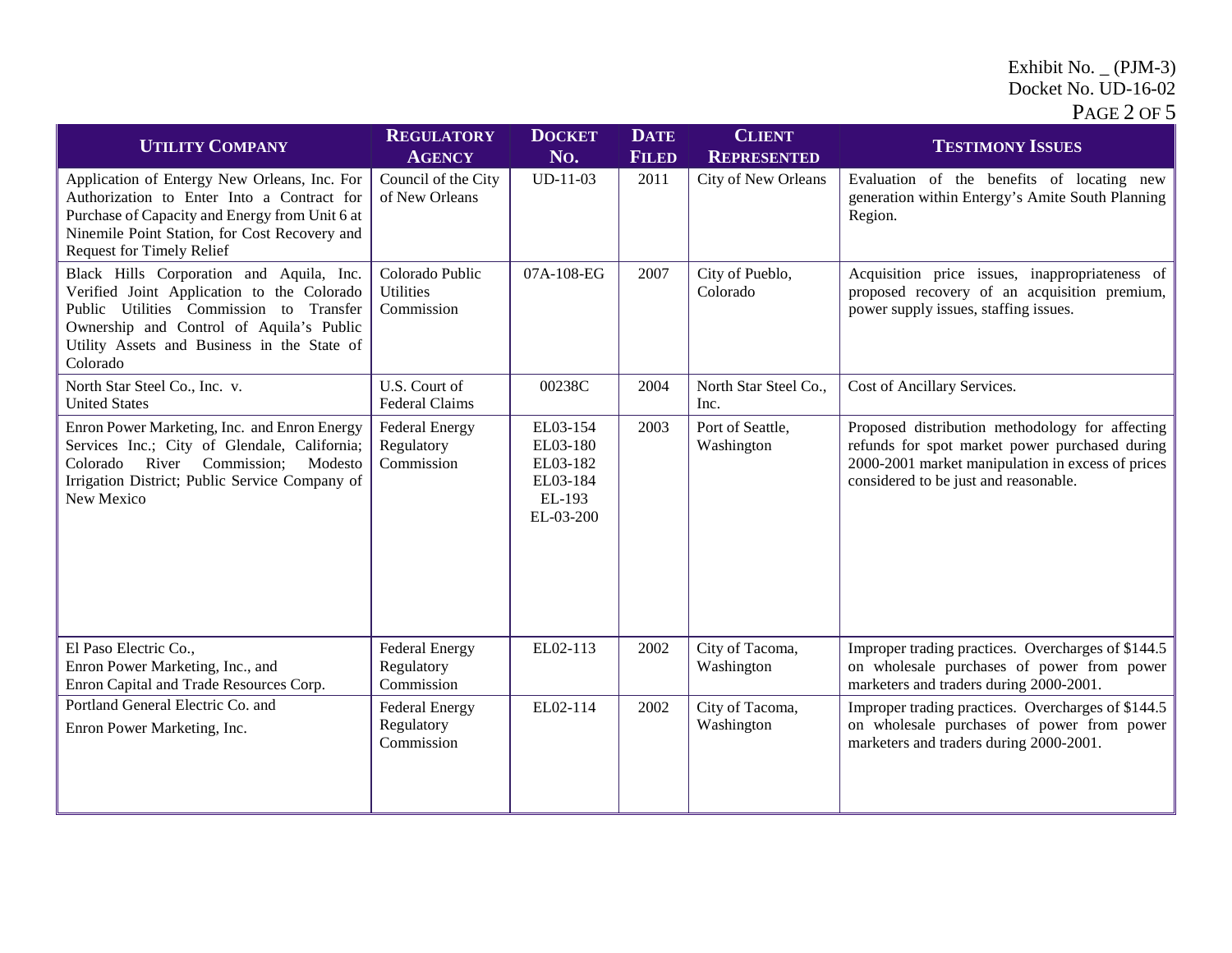## Exhibit No.  $($ PJM-3 $)$ Docket No. UD-16-02 PAGE 3 OF 5

| <b>UTILITY COMPANY</b>                                                                                                                                                                                                                                                                                                                                                                                                                                                                                                                                                                                                                                                         | <b>REGULATORY</b><br><b>AGENCY</b>                | <b>DOCKET</b><br>No.                      | <b>DATE</b><br><b>FILED</b> | <b>CLIENT</b><br><b>REPRESENTED</b>                                                                                                       | <b>TESTIMONY ISSUES</b>                                                                                                                 |
|--------------------------------------------------------------------------------------------------------------------------------------------------------------------------------------------------------------------------------------------------------------------------------------------------------------------------------------------------------------------------------------------------------------------------------------------------------------------------------------------------------------------------------------------------------------------------------------------------------------------------------------------------------------------------------|---------------------------------------------------|-------------------------------------------|-----------------------------|-------------------------------------------------------------------------------------------------------------------------------------------|-----------------------------------------------------------------------------------------------------------------------------------------|
| State of California, ex. rel. Bill Lockyear v<br>British Columbia Power Exchange Corp., Coral<br>Power LLC, Dynegy Power Marketing, Inc.,<br>Enron Power Marketing, Inc., Mirant Americas<br>Energy Marketing, LP, Reliant Energy Services,<br>Inc., Williams Energy Marketing & Trading<br>Co., All Other Public Utility Sellers of Energy<br>and Ancillary Services to the California Energy<br>Resources Scheduling Division of the<br>California Department of Water Resources, and<br>All Other Public Utility Sellers of Energy and<br>Ancillary Services Into Markets Operated by the<br>California Power Exchange and California<br><b>Independent System Operator</b> | <b>Federal Energy</b><br>Regulatory<br>Commission | EL02-71                                   | 2002                        | City of Tacoma,<br>Washington                                                                                                             | Overcharges of \$83 million on wholesale purchases<br>of power from power marketers and traders during<br>the winter of 2001.           |
| Puget Sound Energy, Inc., et. al., v. All<br>Jurisdictional Sellers of Energy and/or Capacity<br>at Wholesale Into Electric Energy and/or<br>Capacity Markets in the Pacific Northwest,<br>Including Parties to the Western Systems Power<br>Pool Agreement                                                                                                                                                                                                                                                                                                                                                                                                                    | <b>Federal Energy</b><br>Regulatory<br>Commission | EL01-10-000<br>EL01-10-001<br>EL01-10-005 | 2001<br>2003                | City of Tacoma,<br>Washington<br>Port of Oakland,<br>California                                                                           | Overcharges of \$84.2 million on wholesale<br>purchases of power from power marketers and<br>traders during the winter of 2001.         |
| San Diego Gas & Electric Company v Sellers of<br>Energy and Ancillary Service into Markets<br>Operated by the California Independent System<br>Operator Corporation and California Power<br>Exchange                                                                                                                                                                                                                                                                                                                                                                                                                                                                           | <b>Federal Energy</b><br>Regulatory<br>Commission | EL00-95-045,<br>et al                     | 2001                        | City of Tacoma,<br>Washington<br>Port of Seattle,<br>Washington<br>Northern Wasco<br><b>County Peoples</b><br>Utility District,<br>Oregon | Overcharges of \$100.6 million on wholesale<br>purchases of power from power marketers and<br>traders during the winter of 2001.        |
| Complaint of Rev. Gordon et. al. v. Entergy<br>New Orleans, Inc., Entergy Corp., Entergy<br>Services, Inc. and Entergy Power, Inc.                                                                                                                                                                                                                                                                                                                                                                                                                                                                                                                                             | Council of the City<br>of New Orleans             | <b>UD 99-2</b>                            | 2001                        | Council of the City<br>of New Orleans                                                                                                     | Certain costs totaling approximately \$36 million<br>were improperly included in Entergy New Orleans,<br>Inc.'s fuel adjustment clause. |
| GTC Nutrition Company, Inc. v. Johnstown<br>Cogeneration Co.                                                                                                                                                                                                                                                                                                                                                                                                                                                                                                                                                                                                                   | Weld County<br>Circuit Court,<br>Colorado         | Unknown                                   | 1999                        | GTC Nutrition Co.                                                                                                                         | Cogeneration project and contractual issues.                                                                                            |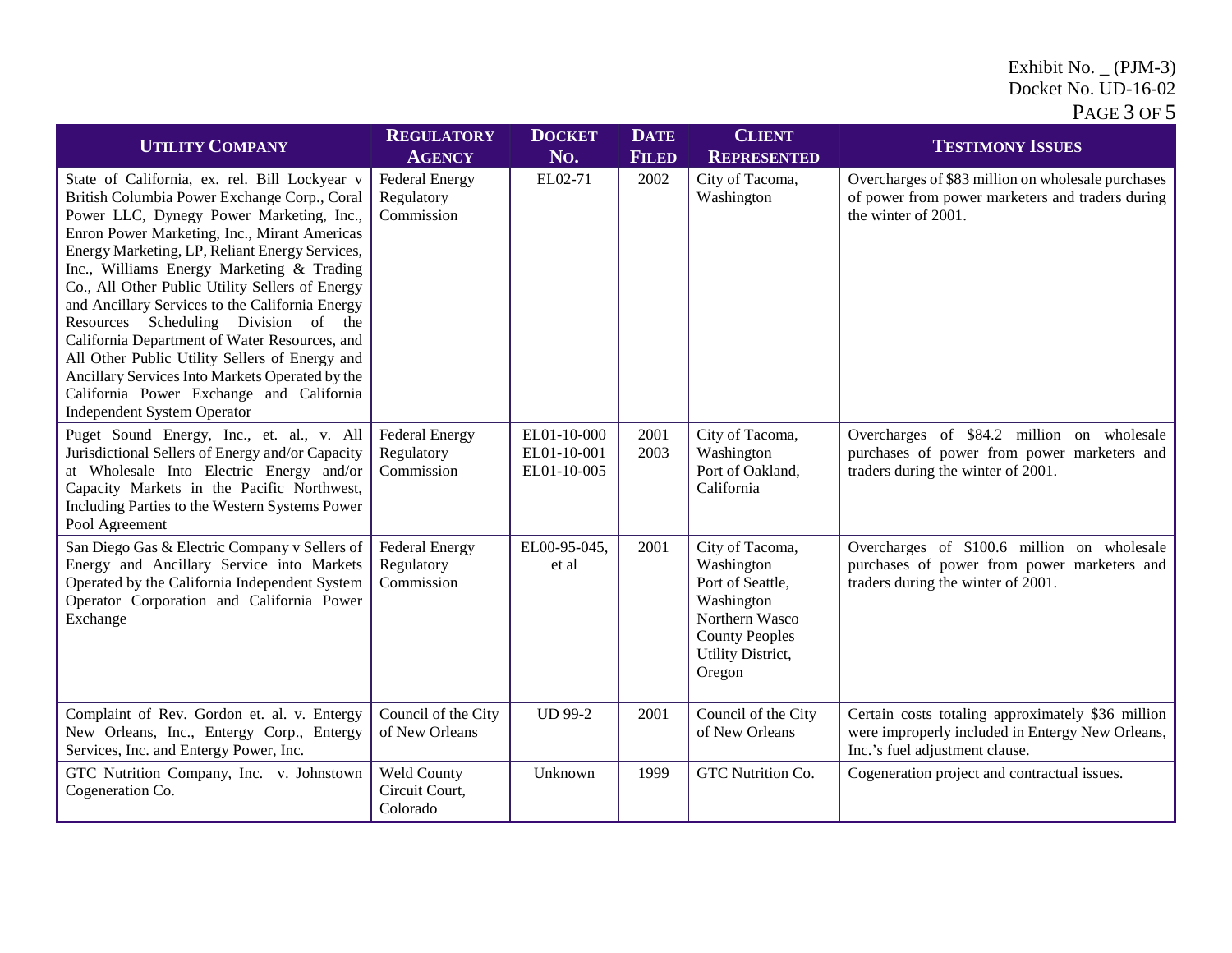## Exhibit No.  $($ PJM-3 $)$ Docket No. UD-16-02

| <b>UTILITY COMPANY</b>                                          | <b>REGULATORY</b><br><b>AGENCY</b>                | <b>DOCKET</b><br>No.                                        | <b>DATE</b><br><b>FILED</b> | <b>CLIENT</b><br><b>REPRESENTED</b>                            | <b>TESTIMONY ISSUES</b>                                                                              |
|-----------------------------------------------------------------|---------------------------------------------------|-------------------------------------------------------------|-----------------------------|----------------------------------------------------------------|------------------------------------------------------------------------------------------------------|
| Central & Southwest Corporation and<br>El Paso Electric Company | <b>Federal Energy</b><br>Regulatory<br>Commission | ER94-898-<br>000<br>EC94-7-000                              | 1994                        | City of Las Cruces,<br>New Mexico                              | Transmission comparability, pricing and access.                                                      |
| Pacific Power & Light Company                                   | Douglas County<br>Circuit Court,<br>Oregon        | Unknown                                                     | 1989                        | <b>Emerald Peoples</b><br>Utility District,<br>Oregon          | Eminent domain acquisition of generating plants.                                                     |
| <b>Guam Power Authority</b>                                     | Territory of Guam<br>Legislature                  | <b>Not</b><br>Applicable                                    | 1986                        | Guam Economic<br>Development<br>Authority                      | Prudence issues regarding a proposed municipal<br>waste to energy project.                           |
| Pennsylvania Power Company                                      | Pennsylvania<br><b>Superior Court</b>             | Unknown                                                     | 1981                        | Borough of Grove<br>City, Pennsylvania                         | Franchise issues, refusal to interconnect, refusal to<br>wheel.                                      |
| New York Power Authority                                        | <b>Federal Energy</b><br>Regulatory<br>Commission | EL80-19-000                                                 | 1980                        | New York Municipal<br><b>Electric Utilities</b><br>Association | PASNY James A. Fitzpatrick Nuclear Project and<br>Niagra Hydro Project Preference power allocations. |
| New York Power Authority                                        | <b>Federal Energy</b><br>Regulatory<br>Commission | EL80-24-000                                                 | 1980                        | New York Municipal<br><b>Electric Utilities</b><br>Association | PASNY James A. Fitzpatrick Nuclear Project and<br>Niagra Hydro Project Preference power allocations. |
| New York Power Authority                                        | New York State<br><b>Energy Office</b>            | 1978/80 State<br>Energy<br>Master<br>Planning<br>Proceeding | 1978                        | New York Municipal<br><b>Electric Utilities</b><br>Association | PASNY James A. Fitzpatrick Nuclear Project and<br>Niagra Hydro Project Preference power allocations. |
| New York Power Authority                                        | <b>Federal Energy</b><br>Regulatory<br>Commission | ER78-24-000                                                 | 1978                        | New York Municipal<br><b>Electric Utilities</b><br>Association | PASNY James A. Fitzpatrick Nuclear Project and<br>Niagra Hydro Project Preference power allocations. |
| New York Power Authority                                        | <b>Federal Energy</b><br>Regulatory<br>Commission | ER78-37-000                                                 | 1978                        | Village of Ilion, NY                                           | Preference power allocations.                                                                        |